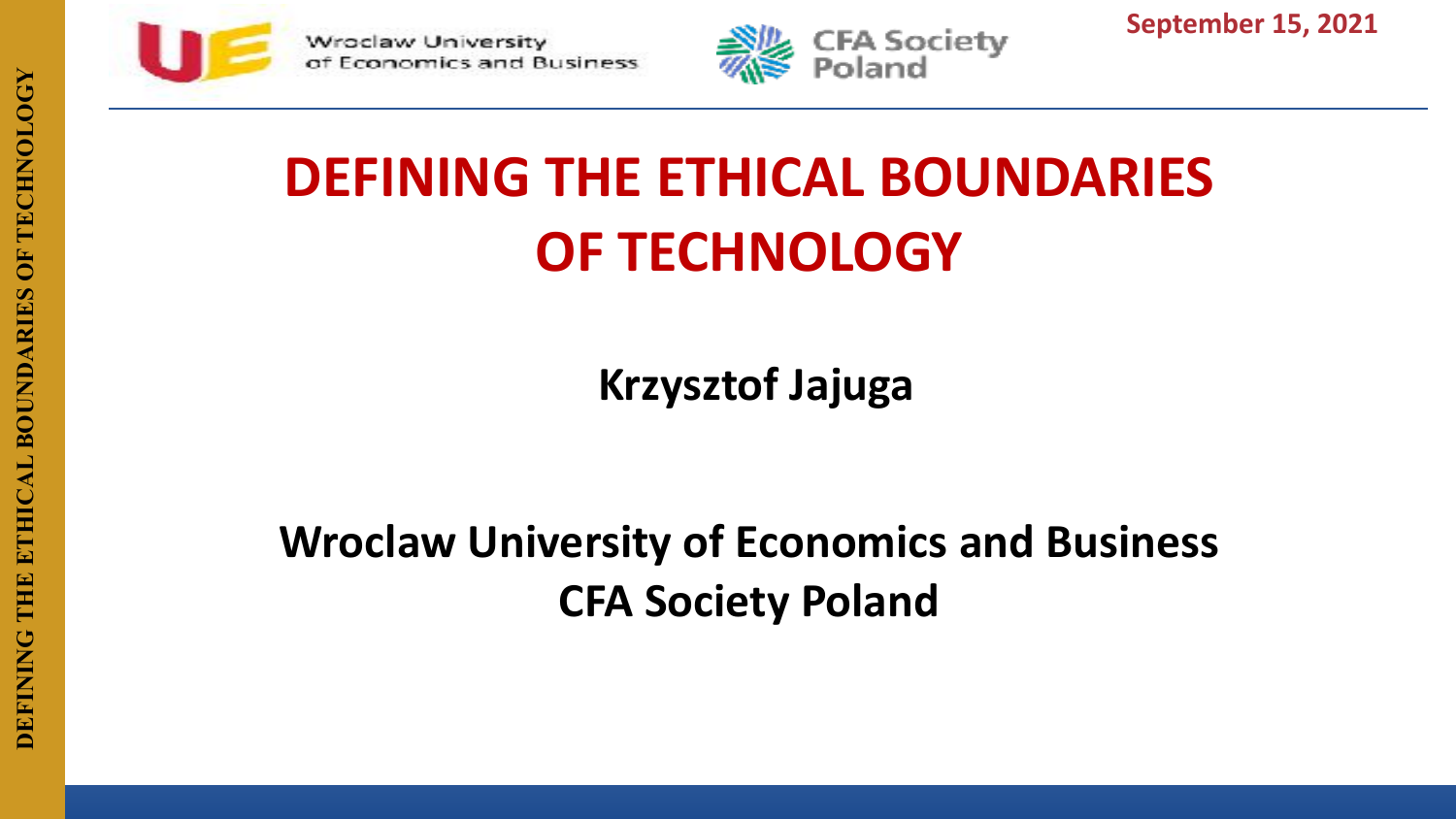



**September 15, 2021**

# **ELEMENTS OF VALUE CHAIN IN DATA DRIVEN BUSINESS**

**Acquisition of data** 

**Data analytics** 

**Insights applied in business**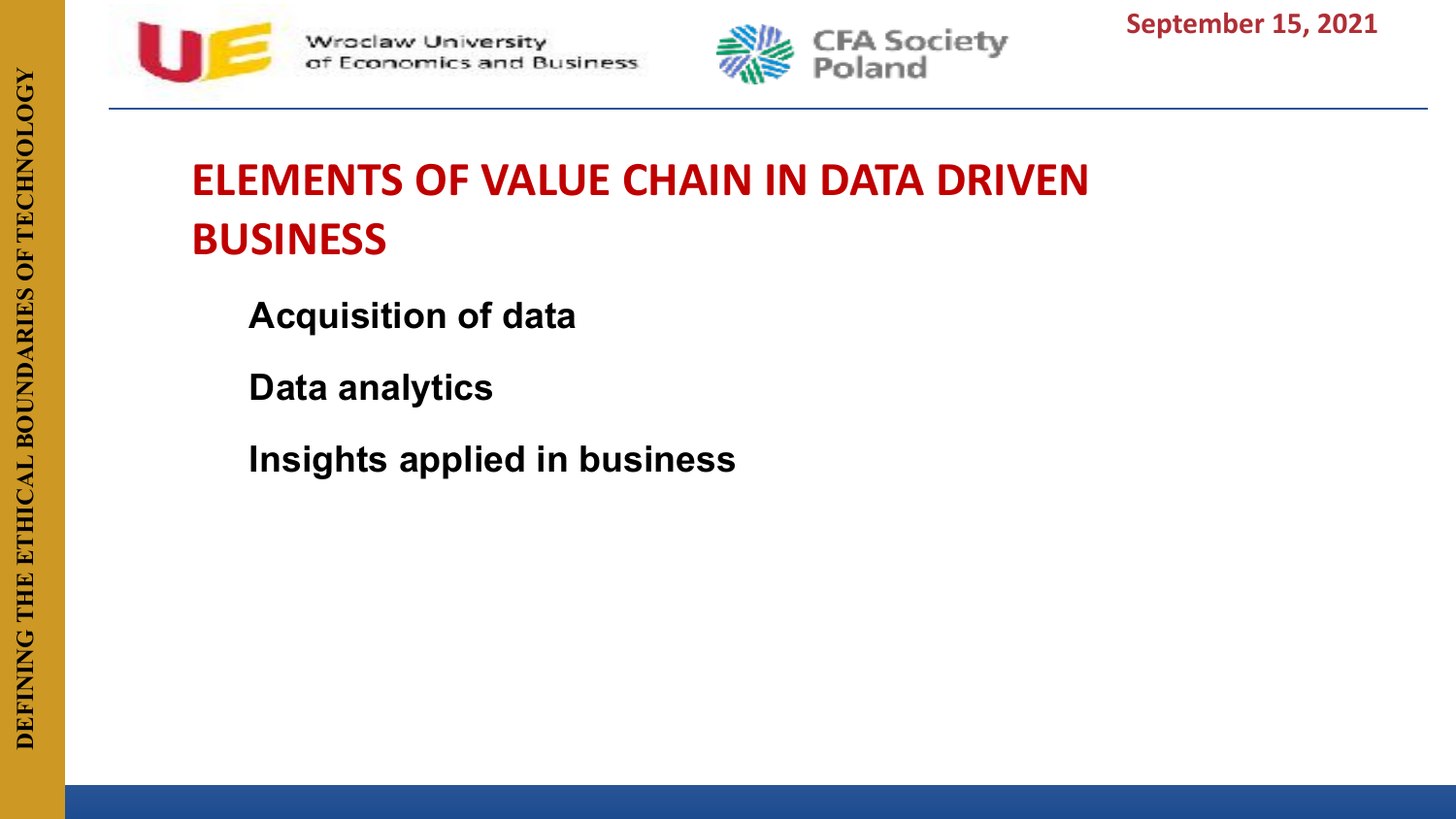



**September 15, 2021**

#### **ETHICS IN VALUE CHAIN**

**Compliance with ethical principles in the development of artificial intelligence is a fundamental condition for the protection of social values**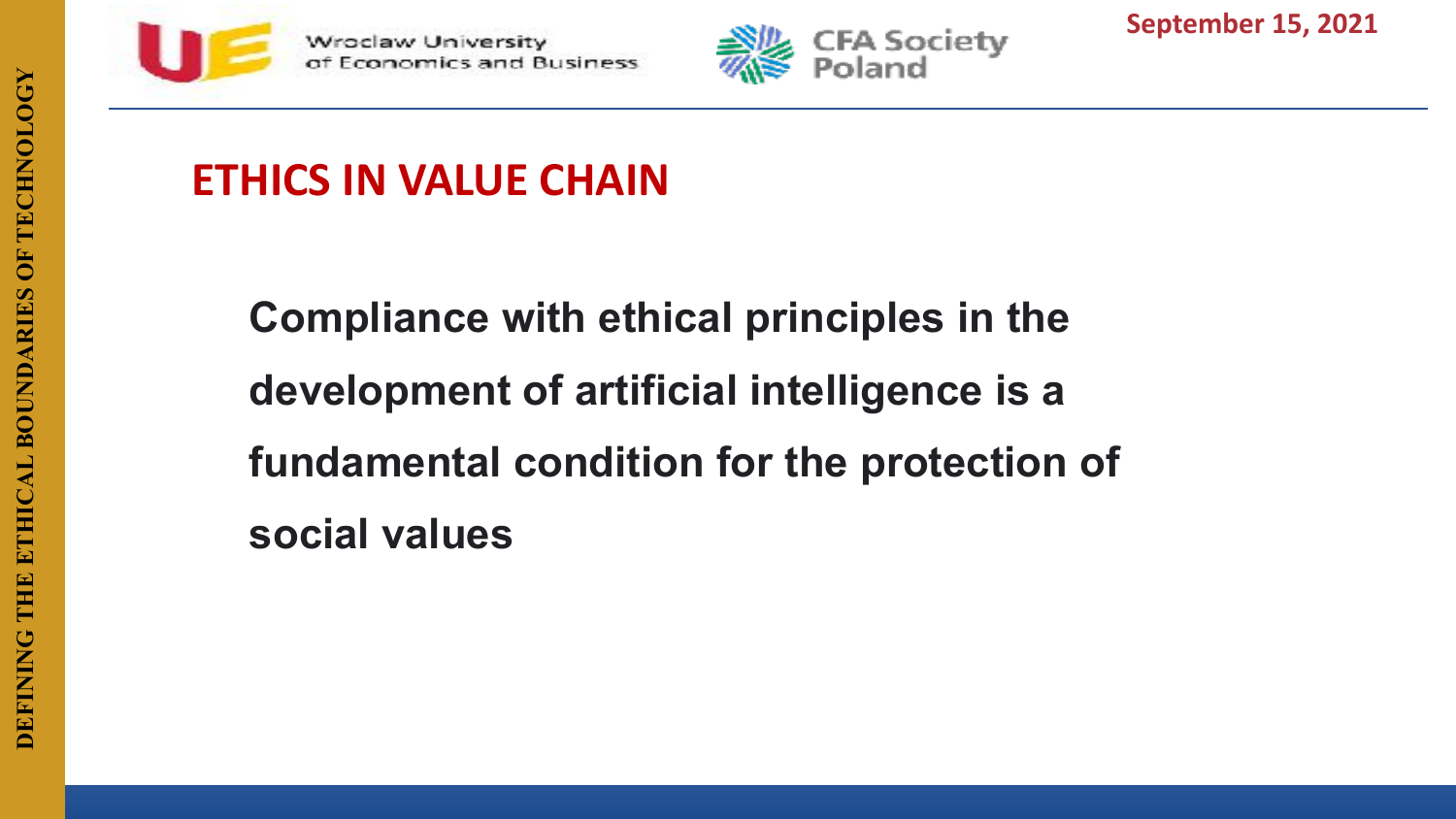



**September 15, 2021**

### **MAIN INNOVATIONS IN TECHNOLOGY SUBJECT TO ETHICAL DILEMMAS**

**Big Data acquisition**

**Machine learning methods**

**Robo advisory**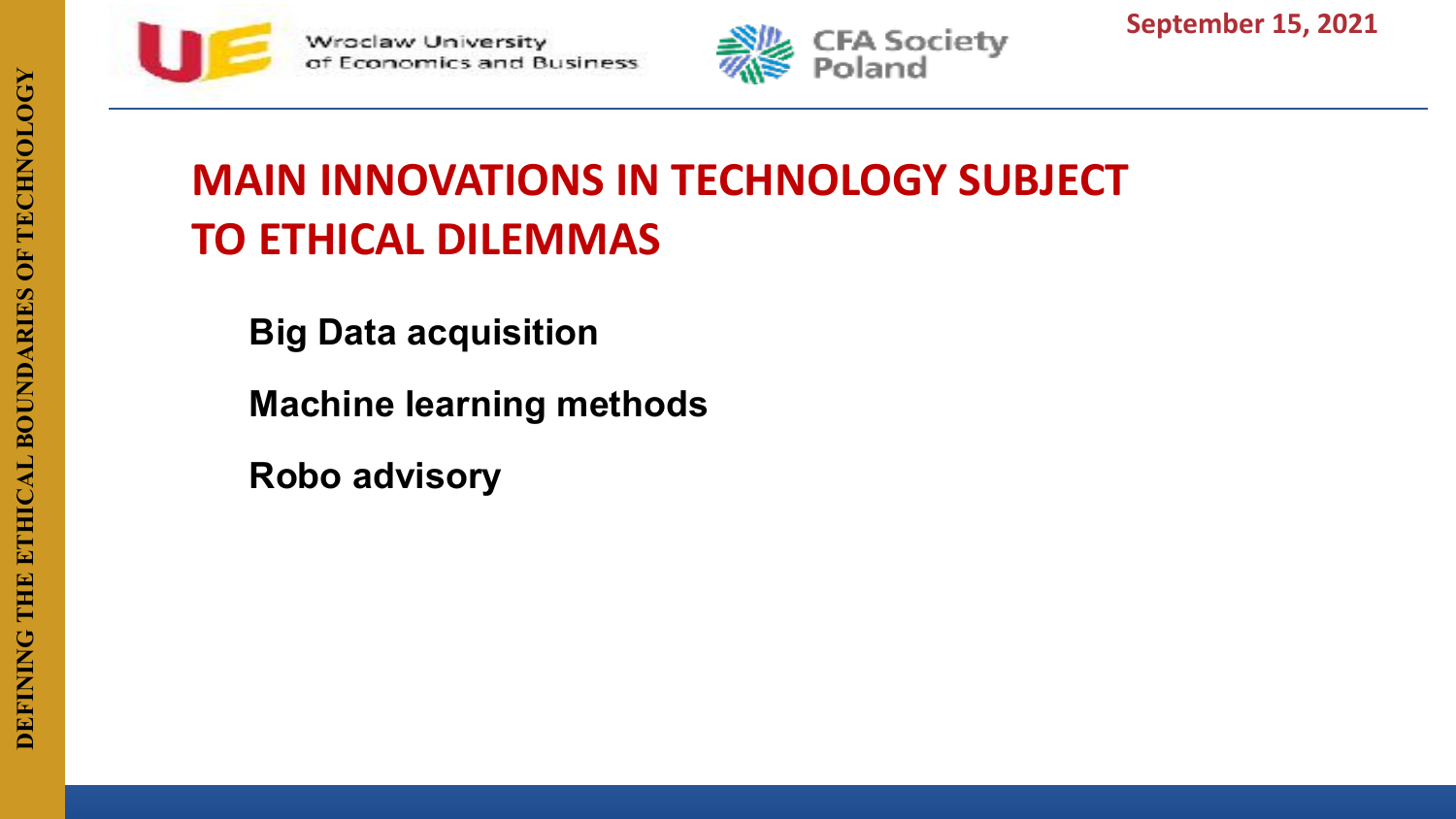



**September 15, 2021**

# **RISK RELATED TO ETHICAL ISSUES IN USING TECHNOLOGY**

**Risk as a threat:**

**Unethical behavior leads to losing reputation**

**Risk as an opportunity:**

**Ethical behavior leads (in longer term) to gaining competitive advantage**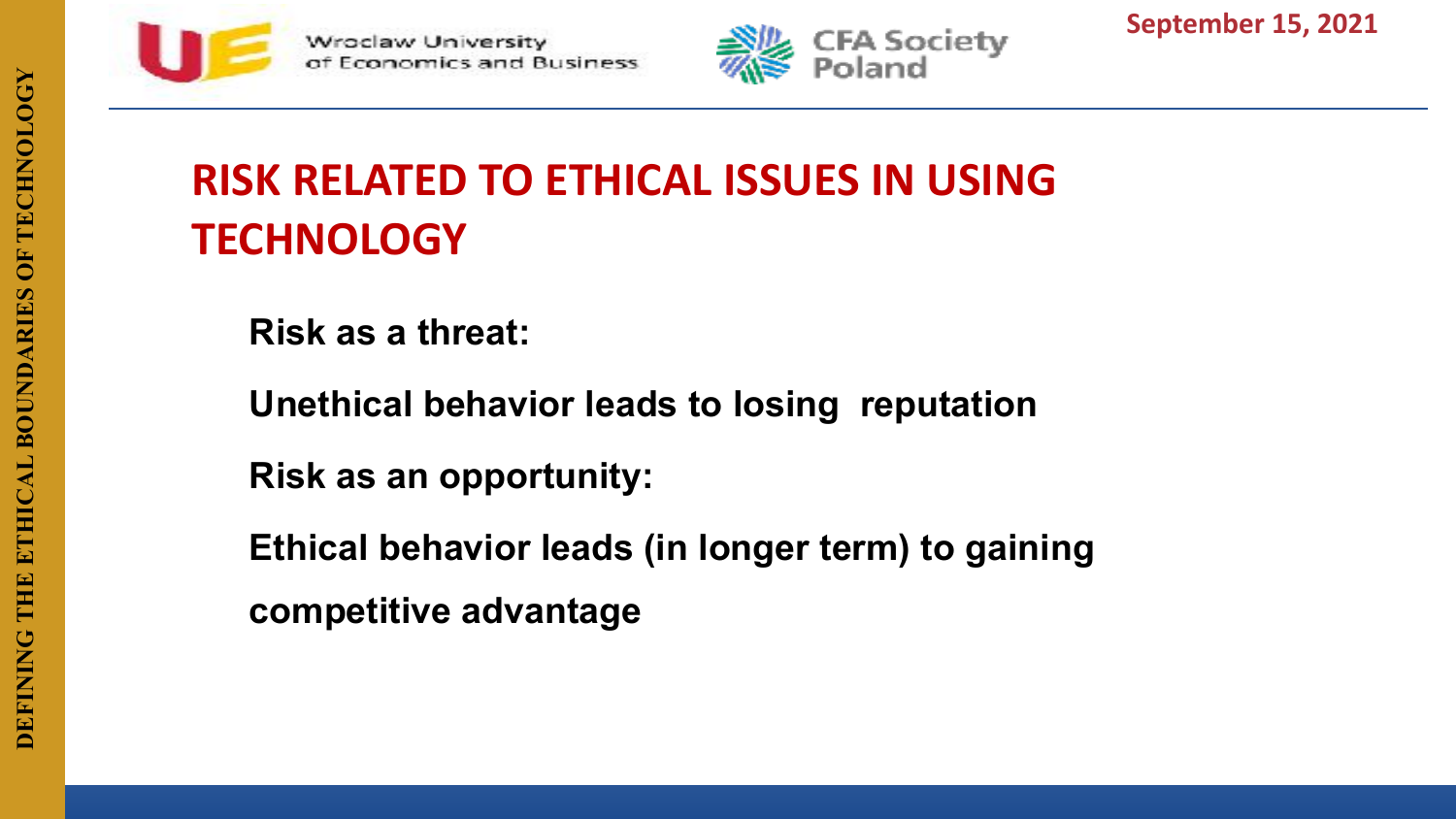



**September 15, 2021**

#### **EXAMPLES OF UNETHICAL ISSUES**

**Example 1: Data acquisition: social rating**

**Bias and discrimination (e.g. social rating) Invasions of privacy**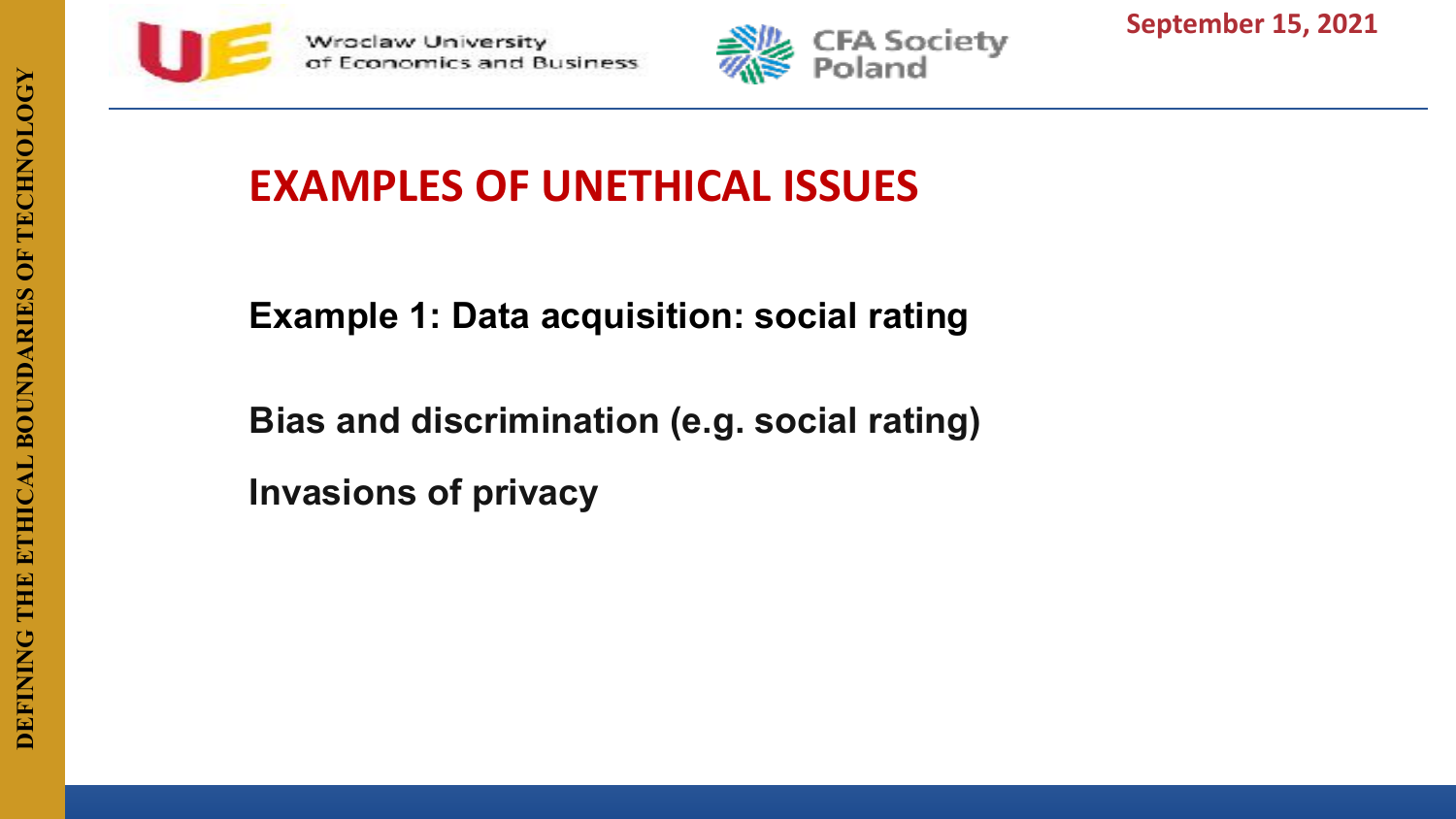



**September 15, 2021**

#### **EXAMPLES OF UNETHICAL ISSUES**

**Example 2: Machine learning methods**

**Non-transparent, unexplainable or unjustifiable outcomes**

**Operation against intended purpose**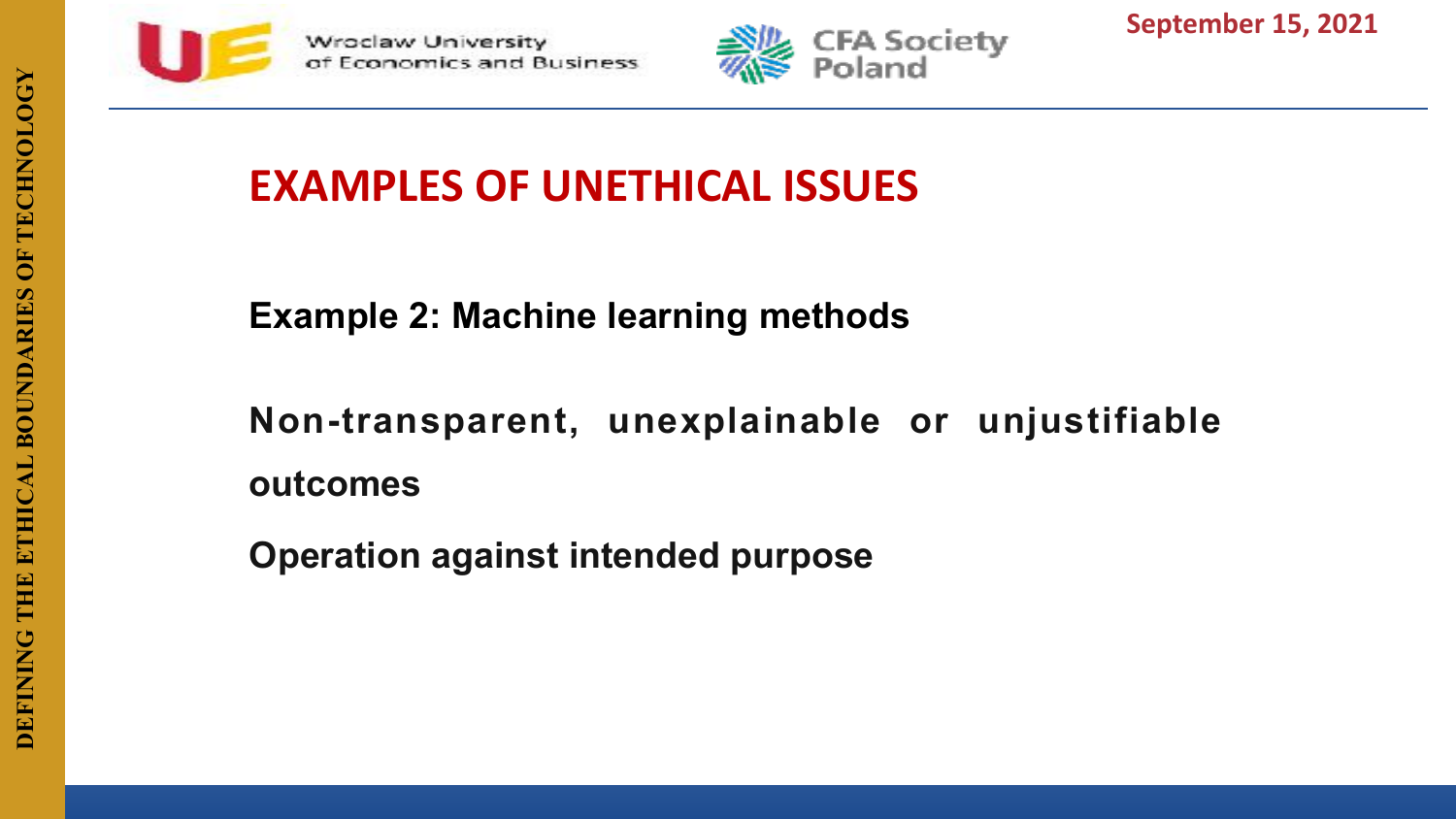



**September 15, 2021**

#### **EXAMPLES OF UNETHICAL ISSUES**

**Example 3: Robo advisory**

**Unexplainable or unjustifiable outcomes**

**Lack of accountability**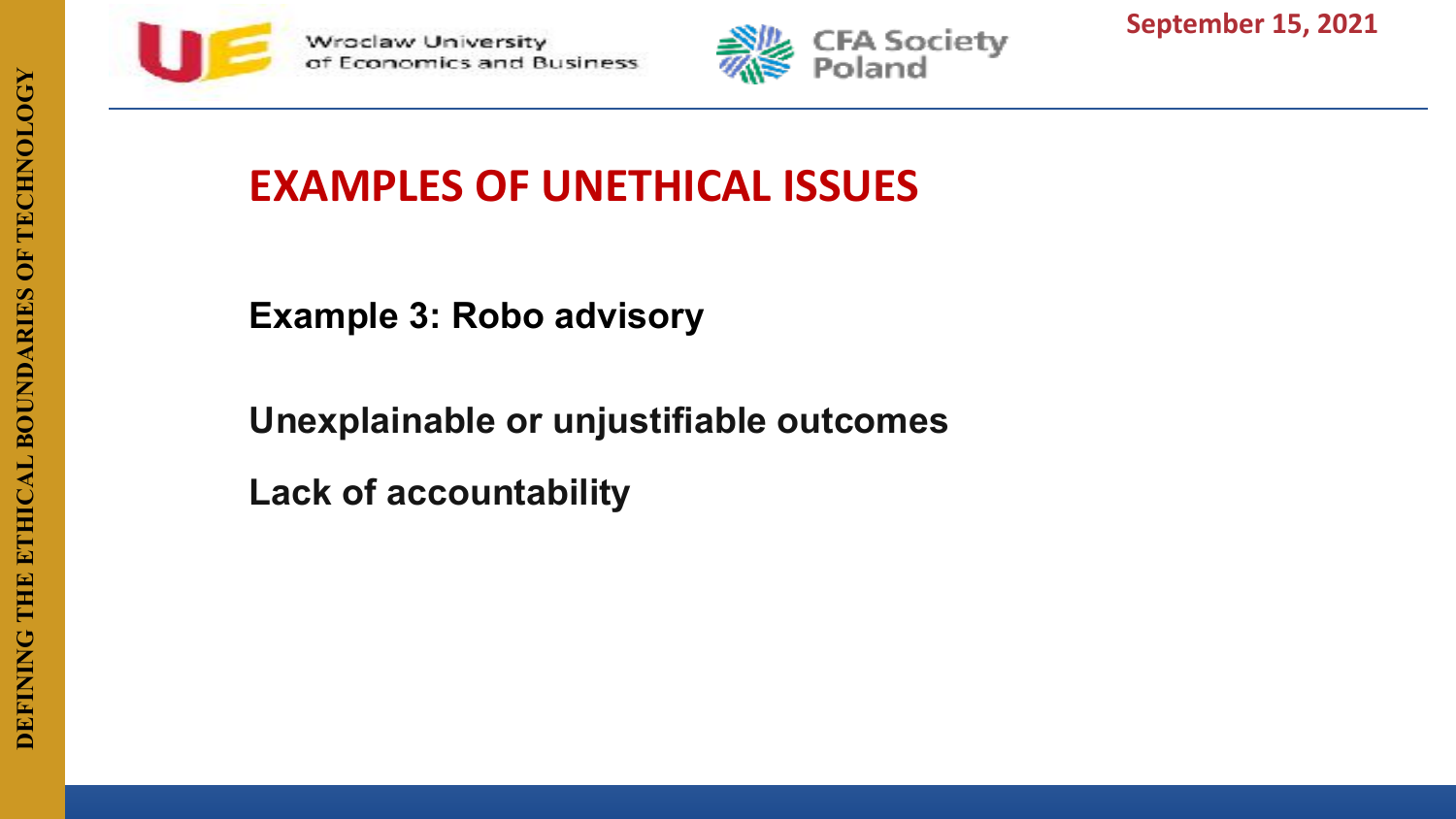



**September 15, 2021**

#### **SOME PRINCIPLES**

**AI systems should benefit individuals, society and the environment**

**AI systems should respect human rights, diversity, and the autonomy of individuals**

**AI systems should be inclusive and accessible and should not involve or result in unfair discrimination against individuals, communities or groups**

**AI systems should respect and uphold privacy rights and data protection and ensure the security of data**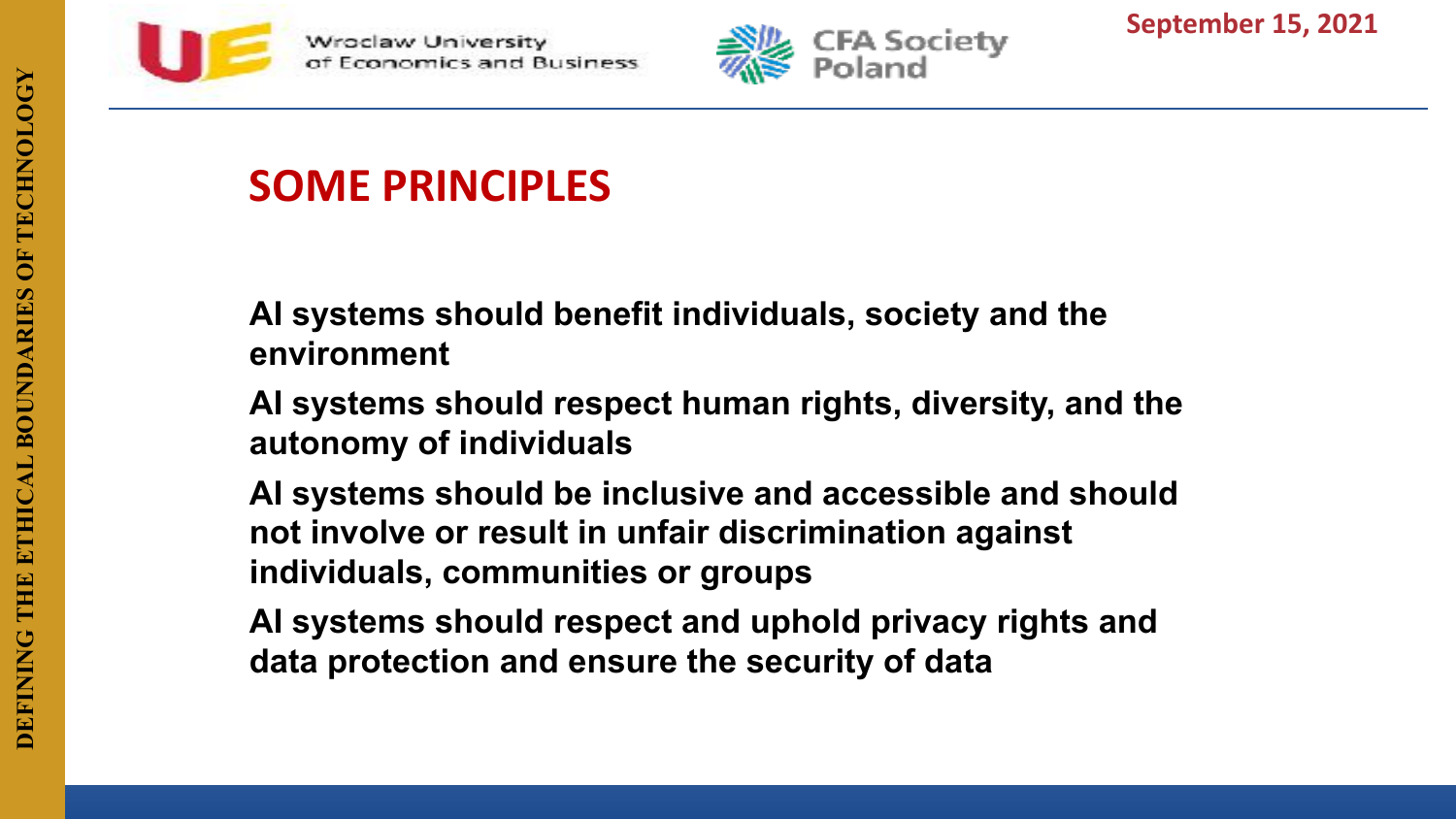



**September 15, 2021**

#### **SOME PRINCIPLES**

**AI systems should reliably operate in accordance with their intended purpose**

**There should be transparency and responsible disclosure so people can understand when they are being significantly impacted by AI and can find out when an AI system is engaging with them**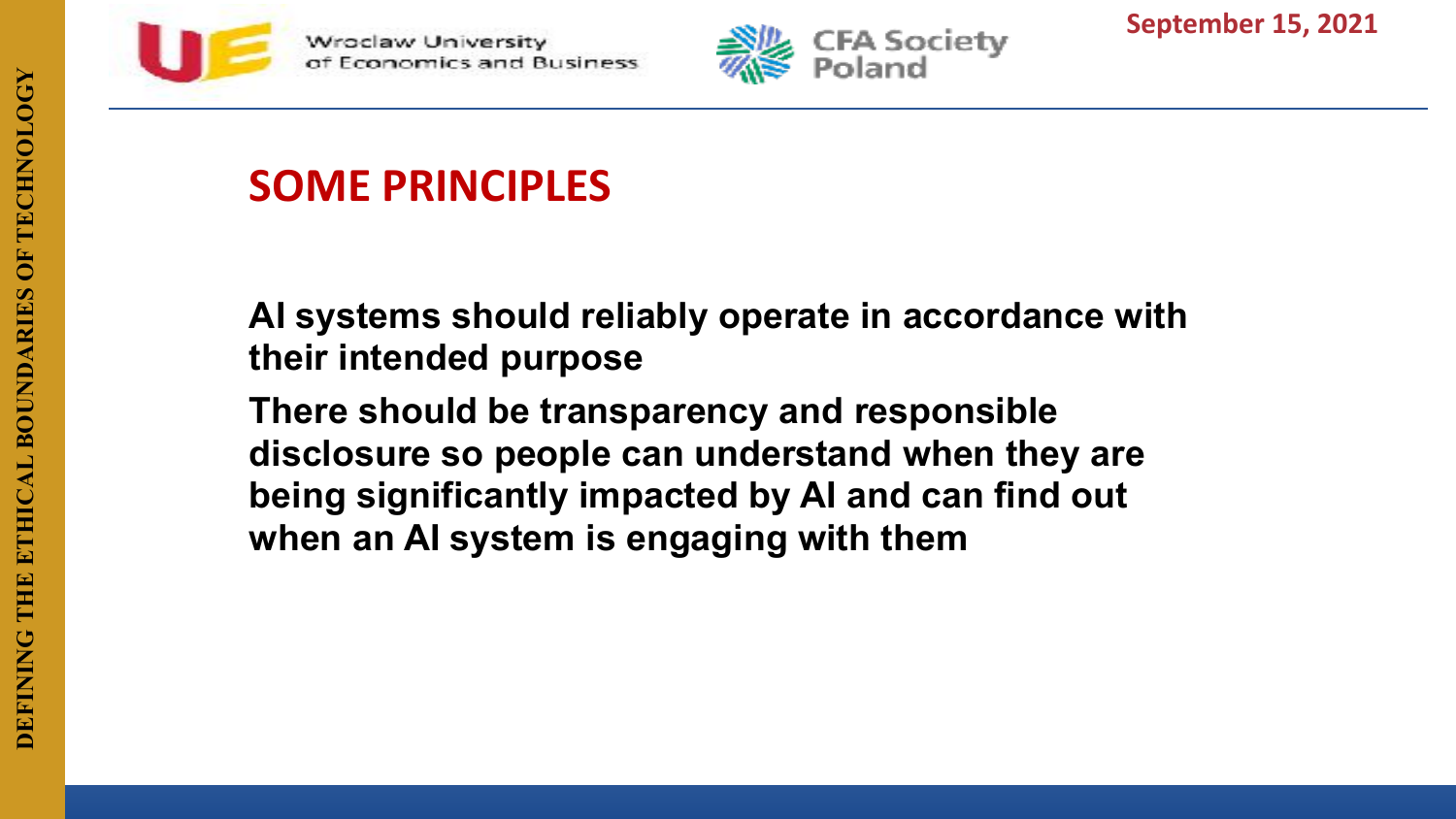

**Mroclaw University** conomics and Business



**September 15, 2021**

#### **SOME PRINCIPLES**

**When an AI system significantly impacts a person, community, group or environment, there should be a timely process to allow people to challenge the use or outcomes of the AI system**

**People responsible for the different phases of the AI system lifecycle should be identifiable and accountable for the outcomes of the AI systems, and human oversight of AI systems should be enabled**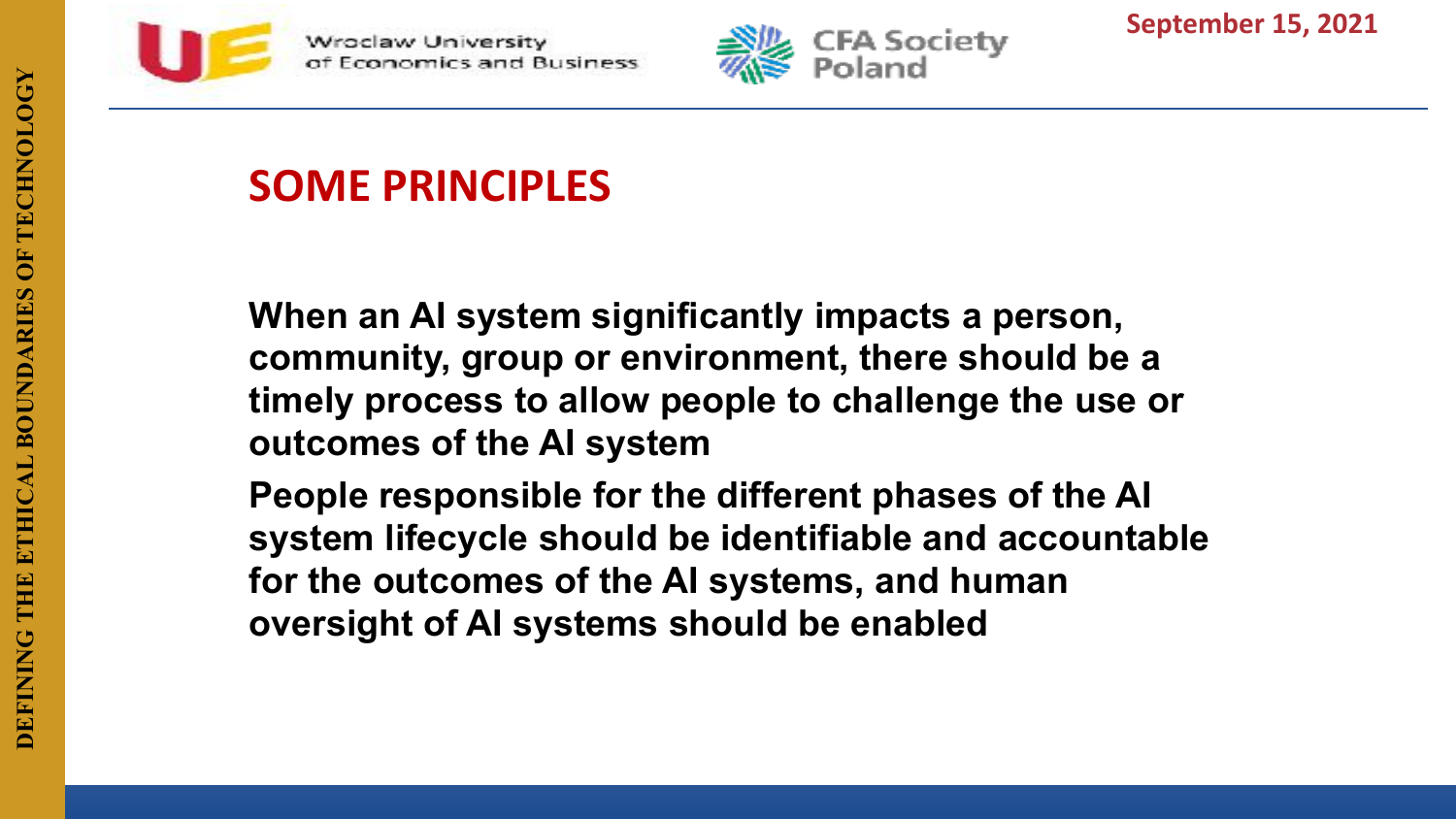



**September 15, 2021**

## **WHAT CAN WE DO?**

**Education – making AI more transparent and more user friendly**

**Code of Ethics – adoption:**

- **- By AI creator**
- **- On the level of company**